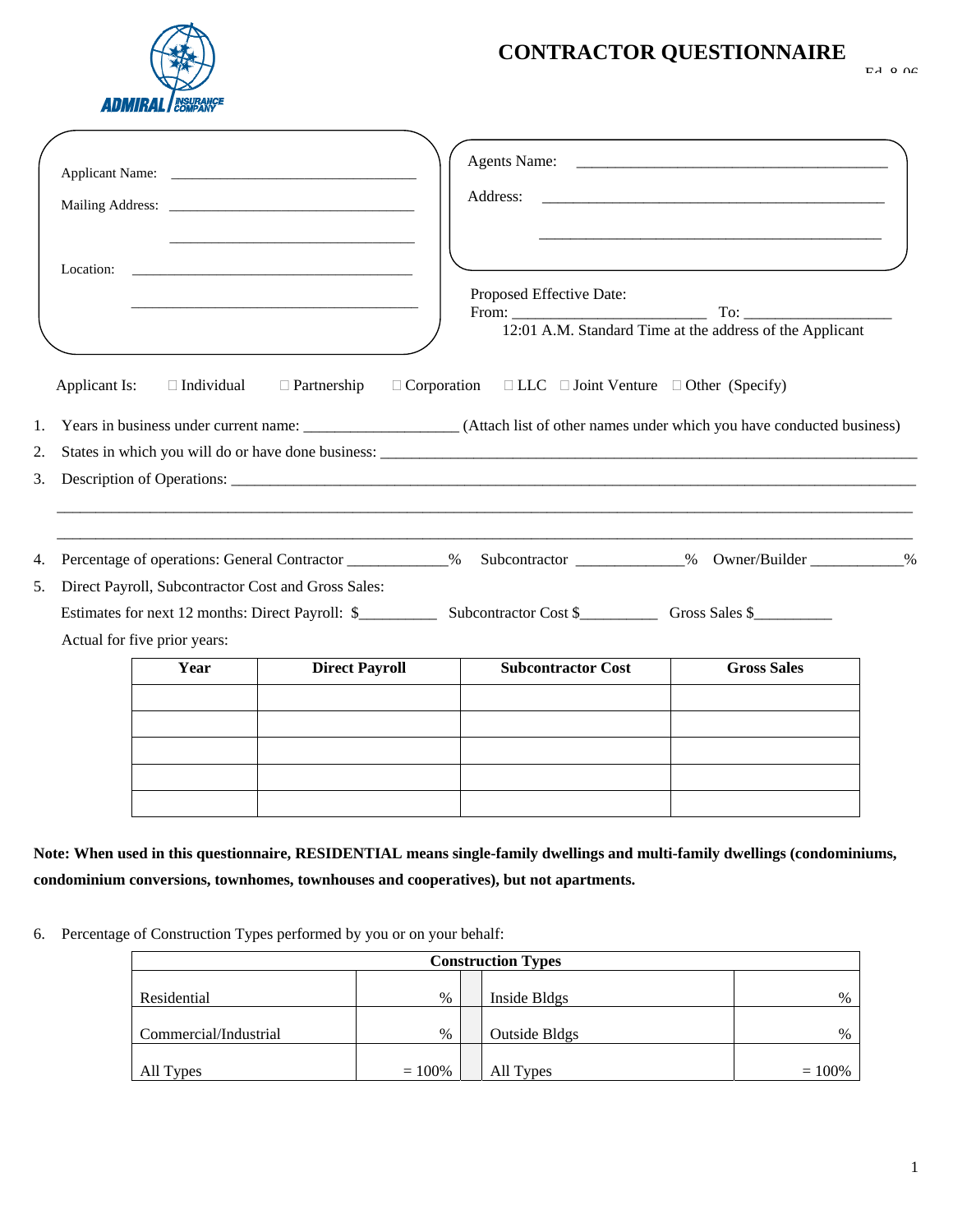7. Percentage of Residential Construction activities performed by you on your behalf:

| <b>Type of Residential Construction</b> |               | <b>Type of Residential Structure</b> |           |  |
|-----------------------------------------|---------------|--------------------------------------|-----------|--|
|                                         |               |                                      |           |  |
| New Construction                        | %             | Single-Family (Tract*)               | $\%$      |  |
|                                         |               |                                      |           |  |
| Structural Remodeling/Repair            | %             | Single-Family (Custom*)              | %         |  |
|                                         |               |                                      |           |  |
| Other Remodeling/Repair                 | $\frac{0}{0}$ | Multi-Family                         | $\%$      |  |
|                                         |               |                                      |           |  |
| Condo Conversion                        | %             | All Types                            | $= 100 %$ |  |
|                                         |               |                                      |           |  |
| All Types                               | $= 100 %$     |                                      |           |  |

8. Percentage of Commercial/Industrial Construction activities performed by you or on your behalf:

| <b>Type of Commercial/Industrial Construction</b>             |           |  |  |
|---------------------------------------------------------------|-----------|--|--|
|                                                               |           |  |  |
| New Construction - Except Commercial Condominiums             | $\%$      |  |  |
|                                                               |           |  |  |
| Structural Remodeling/Repair - Except Commercial Condominiums | %         |  |  |
|                                                               |           |  |  |
| Other Remodeling/Repair - Except Commercial Condominiums      | $\%$      |  |  |
|                                                               |           |  |  |
| Commercial Condominiums - New Construction, Remodeling/Repair | $\%$      |  |  |
|                                                               |           |  |  |
| All Types                                                     | $= 100 %$ |  |  |

9. Percentage of construction work performed by you using percentage of Direct Payroll under "Direct" and percentage of Subcontractor cost under "Subbed" as the basis:

|                    | <b>Direct</b> | <b>Subbed</b> |                    | <b>Direct</b> | <b>Subbed</b> |                                   | <b>Direct</b> | <b>Subbed</b> |
|--------------------|---------------|---------------|--------------------|---------------|---------------|-----------------------------------|---------------|---------------|
|                    |               |               | <b>EXCAVATION</b>  |               |               |                                   |               |               |
| <b>BLASTING</b>    | $\%$          | %             |                    | $\%$          | %             | <b>PLUMBING</b>                   | $\%$          | $\%$          |
|                    |               |               | <b>FIRE</b>        |               |               |                                   |               |               |
| <b>BOILER</b>      | $\%$          | %             | <b>SUPPRESSION</b> | $\%$          | %             | <b>ROOFING</b>                    | $\%$          | $\%$          |
|                    |               |               |                    |               |               | <b>SEISMIC RETRO-</b>             |               |               |
| <b>BRIDGE BLDG</b> | %             | $\%$          | <b>GAS MAIN</b>    | $\%$          | $\%$          | <b>FITTING</b>                    | $\%$          | %             |
|                    |               |               |                    |               |               |                                   |               |               |
| <b>CARPENTRY</b>   | $\%$          | $\%$          | <b>GRADING</b>     | %             | %             | <b>SEWER/WATER</b>                | $\%$          | $\%$          |
|                    |               |               | <b>HAZARDOUS</b>   |               |               | <b>STEEL</b>                      |               |               |
| <b>CONCRETE</b>    | $\%$          | $\%$          | <b>MATERIAL</b>    | $\%$          | %             | (STRUCTURAL)                      | $\%$          | $\%$          |
| <b>CRANE</b>       |               |               |                    |               |               | <b>STEEL</b>                      |               |               |
| <b>RENTAL</b>      | $\%$          | %             | <b>HVAC</b>        | $\%$          | $\%$          | (ORNAMENTAL)                      | $\%$          | $\%$          |
|                    |               |               |                    |               |               |                                   |               |               |
| <b>DEMOLITION</b>  | $\%$          | $\%$          | <b>INSULATION</b>  | $\%$          | $\%$          | STREET/ROAD                       | $\%$          | $\%$          |
|                    | $\%$          | $\%$          | <b>MAINTENANCE</b> | $\%$          | $\%$          | <b>STUCCO</b>                     | $\%$          | $\%$          |
| <b>DRILLING</b>    |               |               |                    |               |               |                                   |               |               |
| <b>DRYWALL</b>     | $\%$          | $\%$          | <b>MASONRY</b>     | $\%$          | $\%$          | <b>SUPERVISORY</b><br><b>ONLY</b> | $\%$          | $\%$          |
| <b>EARTHQUAKE</b>  |               |               |                    |               |               |                                   |               |               |
| <b>REPAIR</b>      | $\%$          | $\%$          | <b>MECHANICAL</b>  | $\%$          | $\%$          | <b>TANKS</b>                      | $\%$          | $\%$          |
| EIFS/SYNTH-        |               |               |                    |               |               | WATER-                            |               |               |
| <b>ETIC STUCCO</b> | $\%$          | $\%$          | <b>PAINTING</b>    | $\%$          | $\%$          | <b>PROOFING</b>                   | $\%$          | $\%$          |
|                    |               |               |                    |               |               | <b>OTHER</b>                      |               |               |
| <b>ELECTRICAL</b>  | $\%$          | $\%$          | <b>PLASTERING</b>  | $\frac{0}{0}$ | $\%$          | (DESCRIBE)                        | $\%$          | $\%$          |
|                    |               |               |                    |               |               |                                   |               |               |

10.  $\Box$  Yes  $\Box$  No Have you been cited by OSHA or MSHA for violations in the past five years? If yes, please attach related correspondence.

11. Yes No Do you employ a full-time safety director? Name: \_\_\_\_\_\_\_\_\_\_\_\_\_\_\_\_\_\_\_\_\_\_\_\_\_\_\_\_\_\_ Phone No.: \_\_\_\_\_\_\_\_\_\_\_\_\_\_\_\_\_\_

2